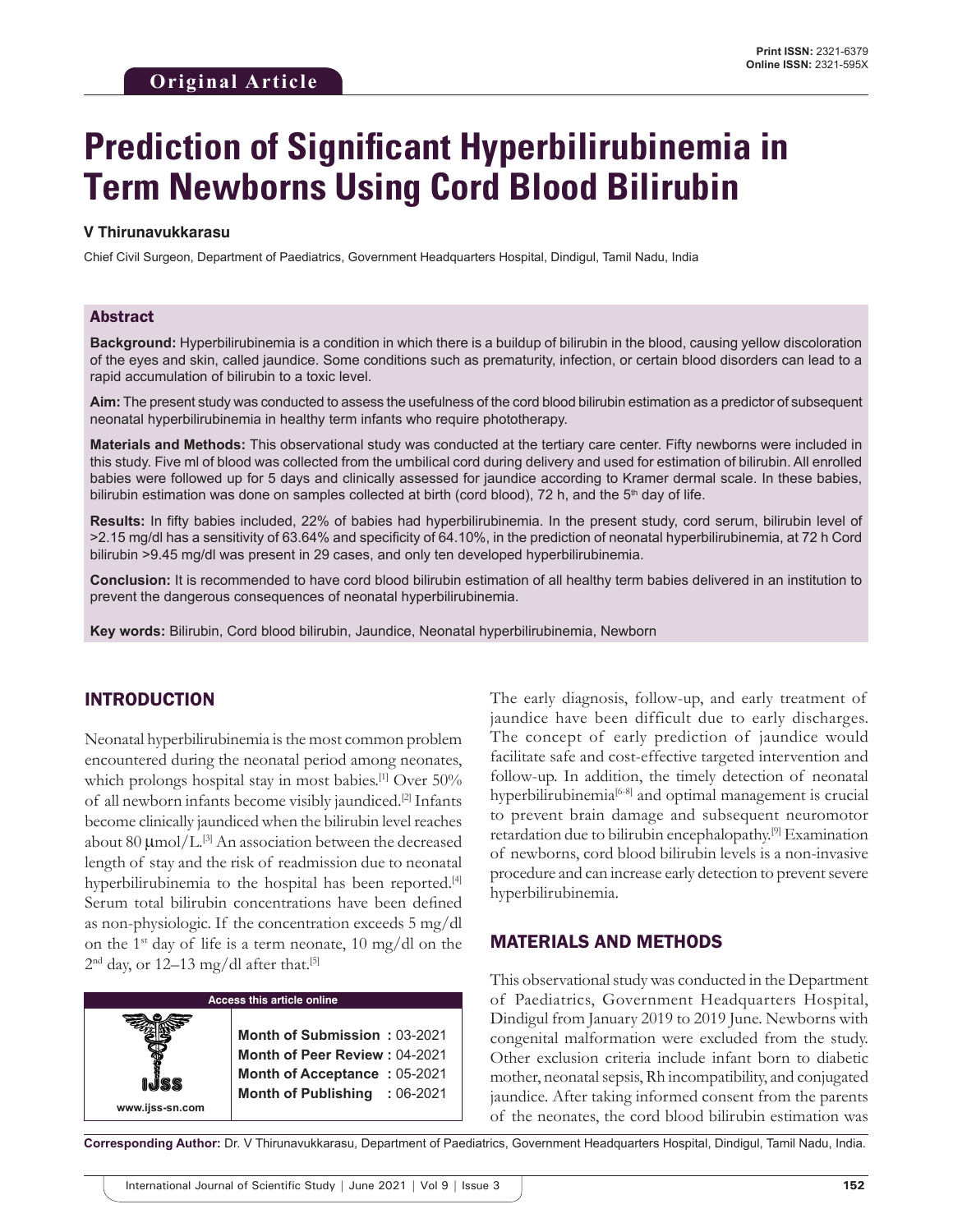done at birth, and serum bilirubin level was done at 48 h of life. In addition, clinical data of those infants were collected, including sex, birth weight, gestational age, history of early neonatal infection, blood type, and Rh factor.

Maternal variables such as the history of jaundice, first trimester bleeding, gestational hypertension, mode of delivery, and drug use during pregnancy were collected. In addition, medication during labor, details of delivery, APGAR score, and maternal blood group were recorded.

Five ml of blood was collected from the umbilical cord during delivery. It was used for estimation for conjugated, unconjugated, total serum bilirubin levels, and blood group. All enrolled babies were followed up for 5 days and clinically assessed for jaundice according to Kramer dermal scale 2. In these babies, bilirubin estimation was done on samples collected at birth (cord blood), at 72 h of life ( $3<sup>rd</sup>$  day), at 120 h of life ( $5<sup>th</sup>$  day). In addition, all the babies were followed up daily for the first 5 postnatal days.

Serum bilirubin ≥12.9 mg/dl after 72 h of life was taken as hyperbilirubinemia needing phototherapy, and treatment is advised to all those full-term healthy babies as per the American Academy of the pediatrics practice parameter.

The critical cord bilirubin level with the highest sensitivity and specificity was determined by the receiver operating characteristics (ROC) curve analysis. Cord serum bilirubin concentration was used for developing a "prediction test." The sensitivity and specificity were calculated for predicting hyperbilirubinemia.

# RESULTS

A total of fifty newborn infants were recruited for the study. Out of those fifty neonatal babies, 29 (58%) were male, and 21 (42%) were female, as depicted in Figure 1. Umbilical cord bilirubin levels were measured in all infants from mothers. The gestational age of more than 37 weeks was seen in 42 cases (84%), whereas in eight cases (16%), it was observed between 35 and 37 weeks, as depicted in Figure 2.

Out of those, 38 (76%) were vaginal delivery whereas 12 (24%) were cesarean mode of delivery as depicted in Figure 3.

The average birth weight of neonatal <2.5 kg were 12 (24%), and the average birth of neonatal between 2.6 kg and 3.5 kg was in 31 (61%) cases whereas, the cases with >3.5 kg were identified as 7 (14%), respectively, as shown in Figure 4.

The present study infers that cord serum bilirubin levels of babies with neonatal hyperbilirubinemia (>12.9 mg/dl) were seen in 11 cases (22%), and 39 (78%) were reported with no such conditions, as depicted in Figure 5.



**Figure 1: Gender distribution**



**Figure 2: Gestational age distribution**



**Figure 3: Mode of delivery distribution**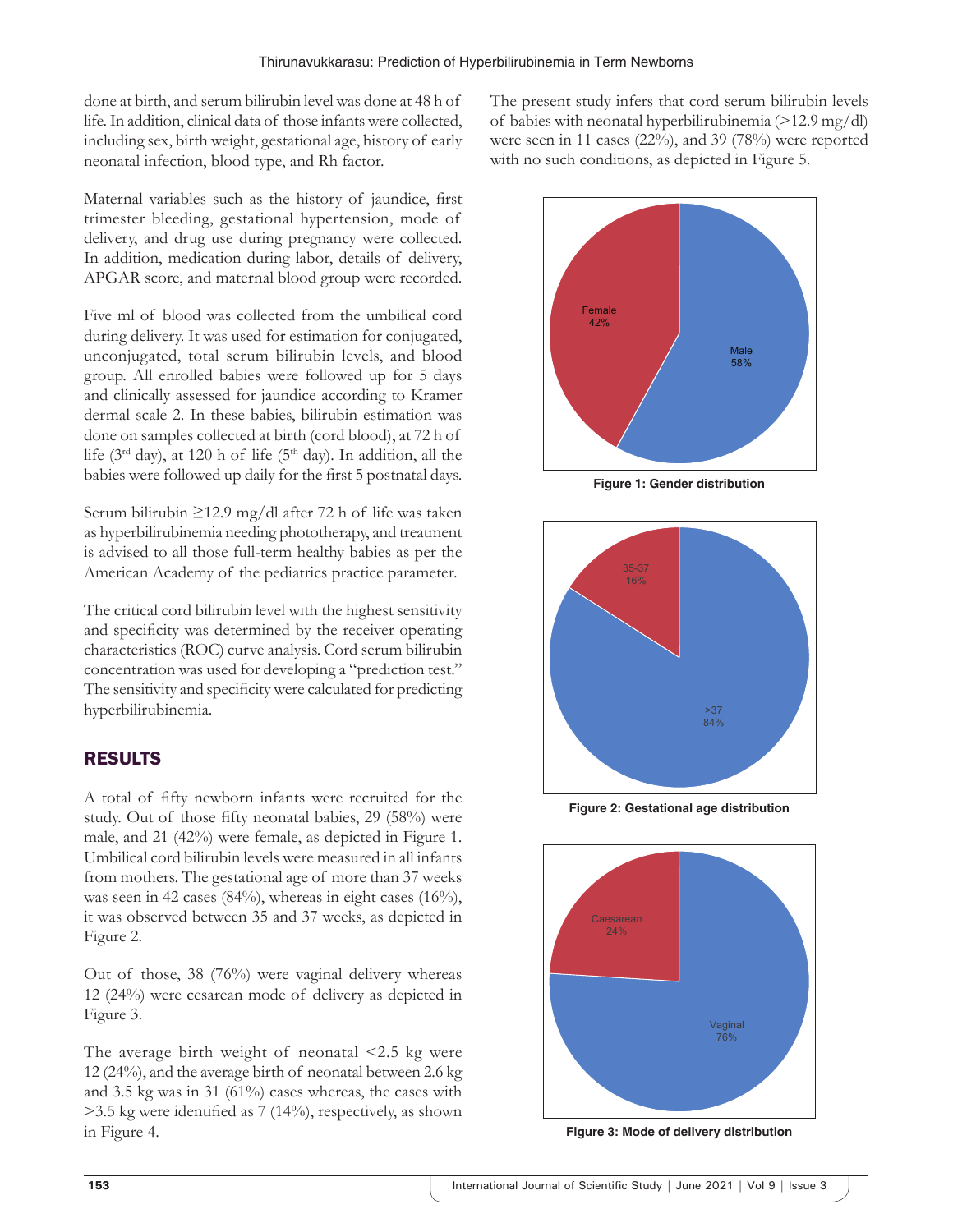Bilirubin profile of first 5 days of postnatal life infers that babies with neonatal hyperbilirubinemia have significantly higher bilirubin levels than babies without hyperbilirubinemia, as depicted in Table 1.

Cord bilirubin level of >2.15 mg/dl cut-off value is chosen based on the ROC analysis. In the present study, cord serum, bilirubin level of >2.15 mg/dl [Table 2] has a sensitivity of 63.64% and specificity of 64.10% in the prediction of neonatal hyperbilirubinemia. Hence, the cord serum bilirubin level of >2.15 mg/dl can be an early predictor of neonatal hyperbilirubinemia in newborn infants.



**Figure 4: Birth weight distribution**



**Figure 5: Hyperbilirubinemia distribution**

## **Table 1: Levels of bilirubin on day 1, day 3, day 5 consecutively**

| <b>Neonatal</b><br>hyperbilirubinemia | <b>Cord blood</b><br><b>bilirubin</b> | $3rd$ day        | $5th$ day       |
|---------------------------------------|---------------------------------------|------------------|-----------------|
| Yes                                   | $3.11 \pm 0.62$                       | $11.12 \pm 2.36$ | $14.92\pm3.61$  |
| No                                    | $1.82 \pm 0.87$                       | $7.98 \pm 2.65$  | $8.45 \pm 2.13$ |

Similarly, on the  $3<sup>rd</sup>$ -day bilirubin level of  $>$ 9.45 mg/dl cut-off value is chosen based on the ROC analysis with high sensitivity and specificity both at 90.91% 76.92%, respectively. In the present study, 3rd-day serum bilirubin [Table 3] level >9.45 mg/dl was analyzed. Cord bilirubin >9.45 mg/dl was present in 29 cases, and only ten developed hyperbilirubinemia, whereas cord bilirubin <9.45 mg/dl was present in 31 cases and only one developed hyperbilirubinemia.

#### **DISCUSSION**

Neonatal jaundice is a benign condition observed during the 1<sup>st</sup> week of life. Hyperbilirubinemia in the newborn usually peaks between 3 and 7 days of age. It is worth noting that the most common cause for readmission during the early neonatal period is hyperbilirubinemia.<sup>[10]</sup> Nearly all fetal bilirubin is unconjugated and, in plasma, is bound to albumin. The unconjugated bilirubin is transferred to maternal circulation by the placenta for excretion.[11] The value of cord bilirubin for predicting significant hyperbilirubinemia is widely debated. Many investigators have found cord bilirubin cut-off values ranging 2–3.5 mg/dl to have good predictive value.[12,13] However, some others found cord serum bilirubin to have poor predictive value.<sup>[11]</sup> Practices on cord bilirubin evaluation vary across different institutions. Risemberg *et al*. [14] suggest that cord blood should be sent for bilirubin estimation in all infants of mothers.

In the present study, gestational age, birth weight, and mode of delivery did not have any significant association with the development of hyperbilirubinemia. Similar observations were reported by other studies.<sup>[15,16]</sup>

#### **Table 2: Cord bilirubin with hyperbilirubinemia on 5th day**

| <b>Cord blood</b><br>bilirubin | Neonatal hyperbilirubinemia<br>$5th$ day |    | Total | P-value |
|--------------------------------|------------------------------------------|----|-------|---------|
|                                | Yes                                      | No |       |         |
| >2.15                          |                                          | 14 | 21    | 0.031   |
| 2.15                           | 4                                        | 25 | 29    |         |
| Total                          | 11                                       | 39 | 50    |         |

#### **Table 3: 3rd-day bilirubin with hyperbilirubinemia on 5th day**

| $3rd$ -day<br>bilirubin | Neonatal hyperbilirubinemia<br>5 <sup>th</sup> day |           | <b>Total</b> | P-value |
|-------------------------|----------------------------------------------------|-----------|--------------|---------|
|                         | Yes                                                | <b>No</b> |              |         |
| >9.45                   | 10                                                 | 9         | 29           | 0.002   |
| < 9.45                  | 1                                                  | 30        | 31           |         |
| Total                   | 11                                                 | 39        | 50           |         |